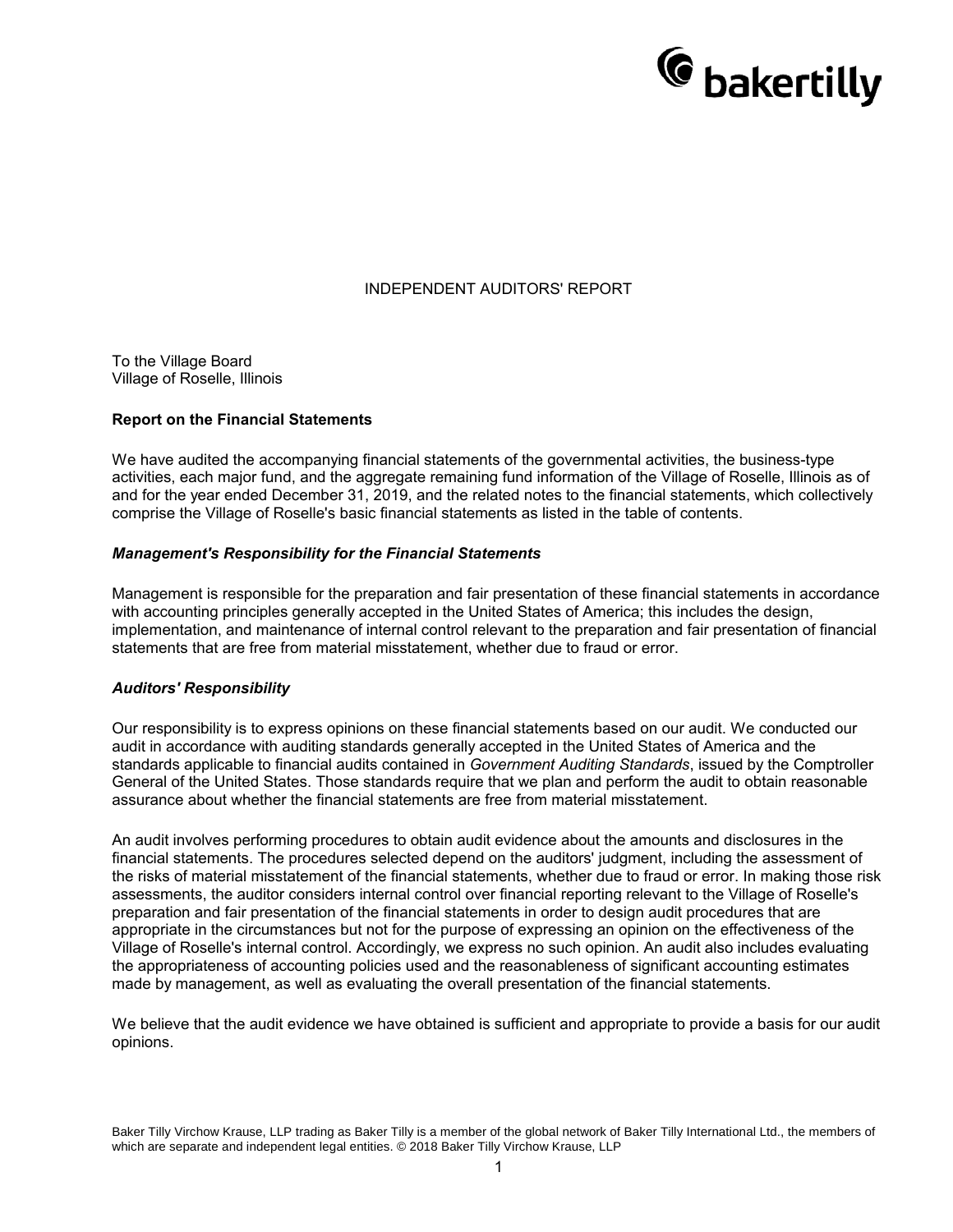To the Village Board Village of Roselle, Illinois

# *Opinions*

In our opinion, the financial statements referred to above present fairly, in all material respects, the respective financial position of the governmental activities, the business-type activities, each major fund, and the aggregate remaining fund information of the Village of Roselle, Illinois as of December 31, 2019 and the respective changes in financial position and, where applicable, cash flows thereof for the year then ended in accordance with accounting principles generally accepted in the United States of America.

### *Other Matters*

# *Required Supplementary Information*

Accounting principles generally accepted in the United States of America require that the required supplementary information as listed in the table of contents be presented to supplement the basic financial statements. Such information, although not a part of the basic financial statements, is required by the Governmental Accounting Standards Board who considers it to be an essential part of financial reporting for placing the basic financial statements in an appropriate operational, economic, or historical context. We have applied certain limited procedures to the required supplementary information in accordance with auditing standards generally accepted in the United States of America, which consisted of inquiries of management about the methods of preparing the information and comparing the information for consistency with management's responses to our inquiries, the basic financial statements, and other knowledge we obtained during our audit of the basic financial statements. We do not express an opinion or provide any assurance on the information because the limited procedures do not provide us with sufficient evidence to express an opinion or provide any assurance.

### *Supplementary Information*

Our audit was conducted for the purpose of forming opinions on the financial statements that collectively comprise the Village of Roselle's basic financial statements. The supplementary information as listed in the table of contents is presented for purposes of additional analysis and is not a required part of the basic financial statements. Such information is the responsibility of management and was derived from and relates directly to the underlying accounting and other records used to prepare the basic financial statements. The information has been subjected to the auditing procedures applied in the audit of the basic financial statements and certain additional procedures, including comparing and reconciling such information directly to the underlying accounting and other records used to prepare the basic financial statements or to the basic financial statements themselves, and other additional procedures in accordance with auditing standards generally accepted in the United States of America. In our opinion, the supplementary information is fairly stated in all material respects, in relation to the basic financial statements as a whole.

### *Other Information*

Our audit was conducted for the purpose of forming opinions on the financial statements that collectively comprise the Village of Roselle's basic financial statements. The introductory and statistical sections are presented for purposes of additional analysis and are not a required part of the basic financial statements. Such information has not been subjected to the auditing procedures applied in the audit of the basic financial statements, and accordingly, we do not express an opinion or provide any assurance on it.